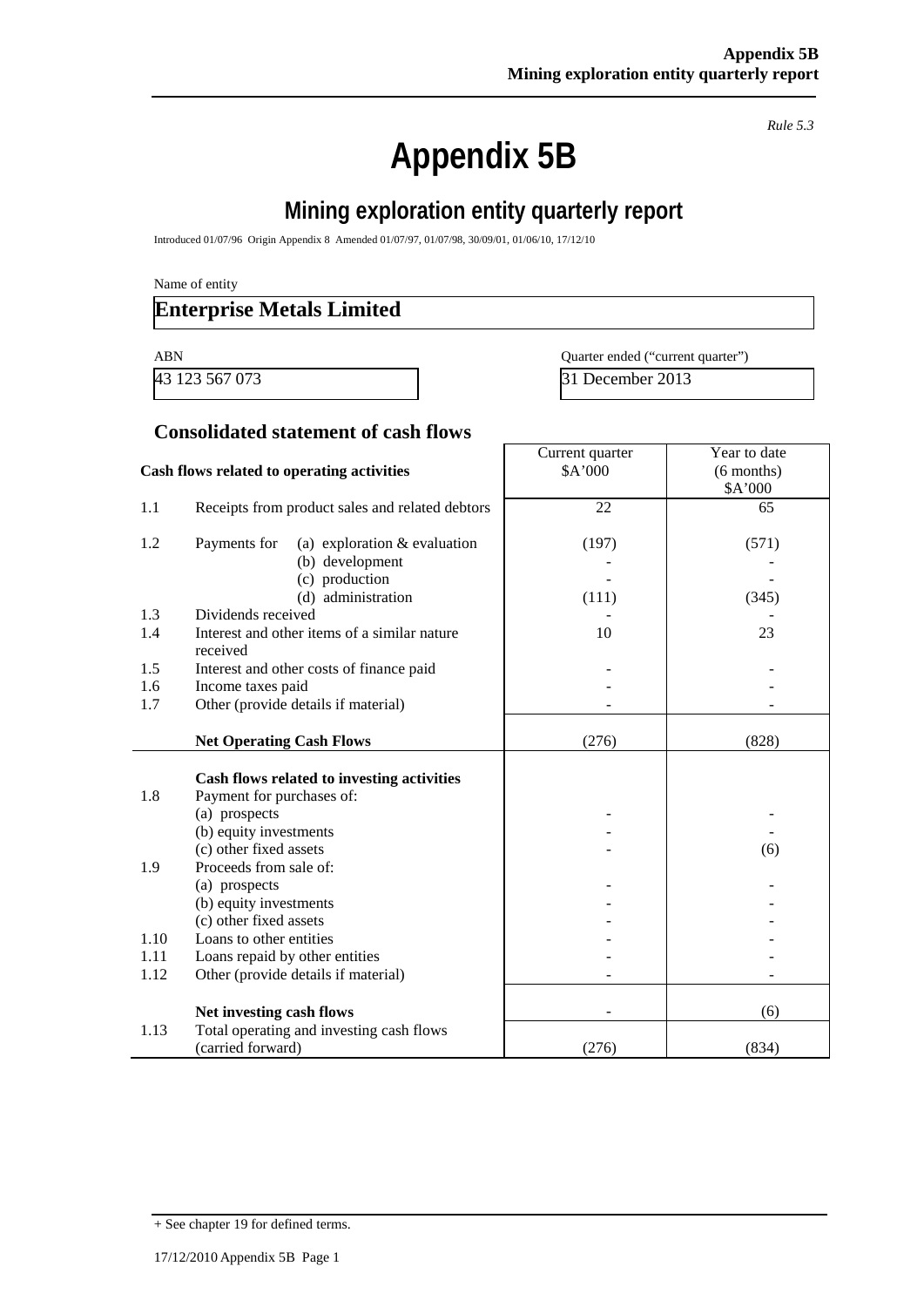#### **Appendix 5B Mining exploration entity quarterly report**

| 1.13 | Total operating and investing cash flows      |       |       |
|------|-----------------------------------------------|-------|-------|
|      | (brought forward)                             | (276) | (834) |
|      |                                               |       |       |
|      | Cash flows related to financing activities    |       |       |
| 1.14 | Proceeds from issues of shares, options, etc. | 1,046 | 1,046 |
| 1.15 | Proceeds from sale of forfeited shares        |       |       |
| 1.16 | Proceeds from borrowings                      |       |       |
| 1.17 | Repayment of borrowings                       |       |       |
| 1.18 | Dividends paid                                |       |       |
| 1.19 | Other (Expenses of raising)                   | (68)  | (68)  |
|      | Net financing cash flows                      | 978   | 978   |
|      | Net increase (decrease) in cash held          | 702   | 144   |
|      |                                               |       |       |
| 1.20 | Cash at beginning of quarter/year to date     | 1,153 | 1,711 |
| 1.21 | Exchange rate adjustments to item 1.20        |       |       |
| 1.22 | Cash at end of quarter                        | 1.855 | 1.855 |

### **Payments to directors of the entity and associates of the directors Payments to related entities of the entity and associates of the related entities**

|      |                                                                  | Current quarter<br>\$A'000 |
|------|------------------------------------------------------------------|----------------------------|
| 1.23 | Aggregate amount of payments to the parties included in item 1.2 | 62                         |
| 1.24 | Aggregate amount of loans to the parties included in item 1.10   | -                          |

1.25 Explanation necessary for an understanding of the transactions \$20k paid to Directors for Director and Consulting Fees. \$42k paid to XServ Pty Ltd, a geological consulting company related to Mr Dermot Ryan, a Director of Enterprise Metals Limited.

### **Non-cash financing and investing activities**

- 2.1 Details of financing and investing transactions which have had a material effect on consolidated assets and liabilities but did not involve cash flows
- 2.2 Details of outlays made by other entities to establish or increase their share in projects in which the reporting entity has an interest

#### **Financing facilities available**

*Add notes as necessary for an understanding of the position.*

|     |                             | Amount available | Amount used |
|-----|-----------------------------|------------------|-------------|
|     |                             | \$A'000          | \$A'000     |
| 3.1 | Loan facilities             | Nil              | Nil         |
| 3.2 | Credit standby arrangements | Nil              | Nil         |

<sup>+</sup> See chapter 19 for defined terms.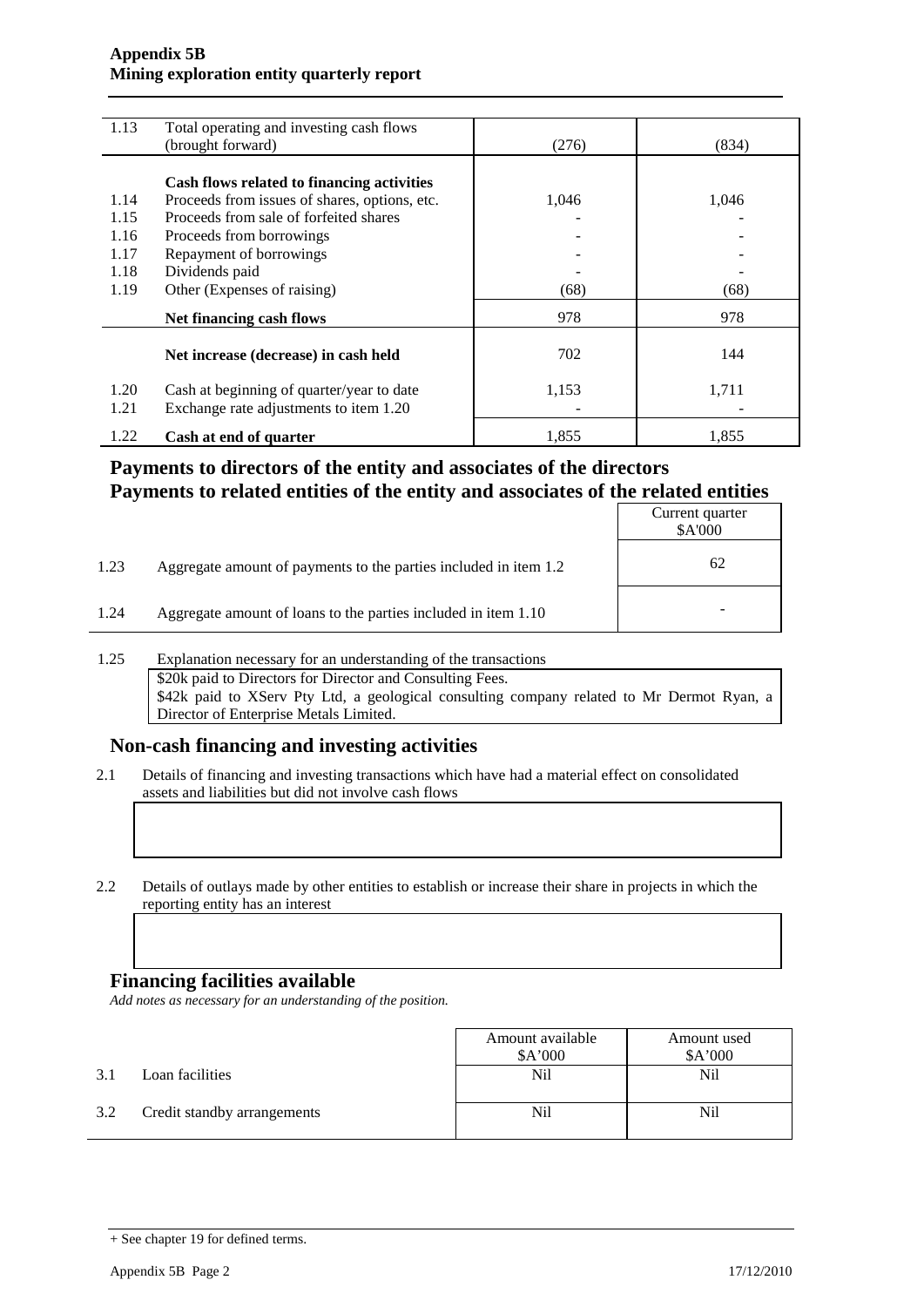### **Estimated cash outflows for next quarter**

|     |                            | \$A'000         |  |  |  |  |
|-----|----------------------------|-----------------|--|--|--|--|
| 4.1 | Exploration and evaluation | 450             |  |  |  |  |
|     |                            |                 |  |  |  |  |
| 4.2 | Development                | $\qquad \qquad$ |  |  |  |  |
| 4.3 | Production                 |                 |  |  |  |  |
|     |                            |                 |  |  |  |  |
| 4.4 | Administration             | 150             |  |  |  |  |
|     |                            |                 |  |  |  |  |
|     |                            |                 |  |  |  |  |
|     | <b>Total</b>               | 600             |  |  |  |  |

# **Reconciliation of cash**

|     | Reconciliation of cash at the end of the quarter (as<br>shown in the consolidated statement of cash flows) to<br>the related items in the accounts is as follows. | Current quarter<br>A'000 | Previous quarter<br>\$A'000 |
|-----|-------------------------------------------------------------------------------------------------------------------------------------------------------------------|--------------------------|-----------------------------|
| 5.1 | Cash on hand and at bank                                                                                                                                          | 1,855                    | 1,711                       |
| 5.2 | Deposits at call                                                                                                                                                  |                          |                             |
| 5.3 | Bank overdraft                                                                                                                                                    |                          |                             |
| 5.4 | Other (provide details)                                                                                                                                           |                          |                             |
|     | Total: cash at end of quarter (item 1.22)                                                                                                                         | 1,855                    | 1,711                       |

# **Changes in interests in mining tenements**

| 6.1 | Interests in mining<br>tenements<br>relinquished, reduced<br>or lapsed                                                                                                                                                           | Tenement<br>reference                                                                                              | Nature of interest<br>(note (2))                                                                                                                                                                                                                                                              | Interest at<br>beginning<br>of quarter                                        | Interest at<br>end of<br>quarter                                     |          |
|-----|----------------------------------------------------------------------------------------------------------------------------------------------------------------------------------------------------------------------------------|--------------------------------------------------------------------------------------------------------------------|-----------------------------------------------------------------------------------------------------------------------------------------------------------------------------------------------------------------------------------------------------------------------------------------------|-------------------------------------------------------------------------------|----------------------------------------------------------------------|----------|
|     | <b>Application Withdrawn</b><br>Surrendered<br>Surrendered<br>Surrendered<br>Surrendered<br><b>Application Withdrawn</b><br><b>Application Withdrawn</b><br>Application Withdrawn<br>Surrendered<br><b>Application Withdrawn</b> | E59/1879<br>E59/1787<br>E59/1728<br>E20/726<br>E20/620<br>E59/1870<br>E59/1894<br>E59/1895<br>E59/1786<br>E59/1911 | ACN 125615232 Pty Limited<br>Enterprise Metals Ltd<br><b>Enterprise Metals Ltd</b><br><b>Enterprise Metals Ltd</b><br>Enterprise Gold Pty Ltd<br>ACN 125615232 Pty Limited<br>ACN 125615232 Pty Limited<br>ACN 125615232 Pty Limited<br>Enterprise Metals Ltd<br><b>Enterprise Metals Ltd</b> | 100%<br>100%<br>100%<br>100%<br>100%<br>100%<br>100%<br>100%<br>100\%<br>100% | 0%<br>0%<br>$0\%$<br>$0\%$<br>0%<br>$0\%$<br>0%<br>0%<br>$0\%$<br>0% |          |
| 6.2 | Interests<br>Tenement<br>mining<br>in<br>reference<br>tenements acquired<br>Application<br>E51/1613                                                                                                                              |                                                                                                                    | Current Registered Holder;<br>Enterprise Metals Ltd                                                                                                                                                                                                                                           | Interest at<br>beginning<br>of quarter<br>0%                                  | Interest<br>end<br>quarter<br>100%                                   | at<br>of |
|     | Application<br>Application                                                                                                                                                                                                       | E28/2403<br>E80/4844                                                                                               | <b>Enterprise Metals Ltd</b><br>Amiable Holdings Pty Ltd                                                                                                                                                                                                                                      | $0\%$<br>$0\%$                                                                | 100%<br>100%                                                         |          |

<sup>+</sup> See chapter 19 for defined terms.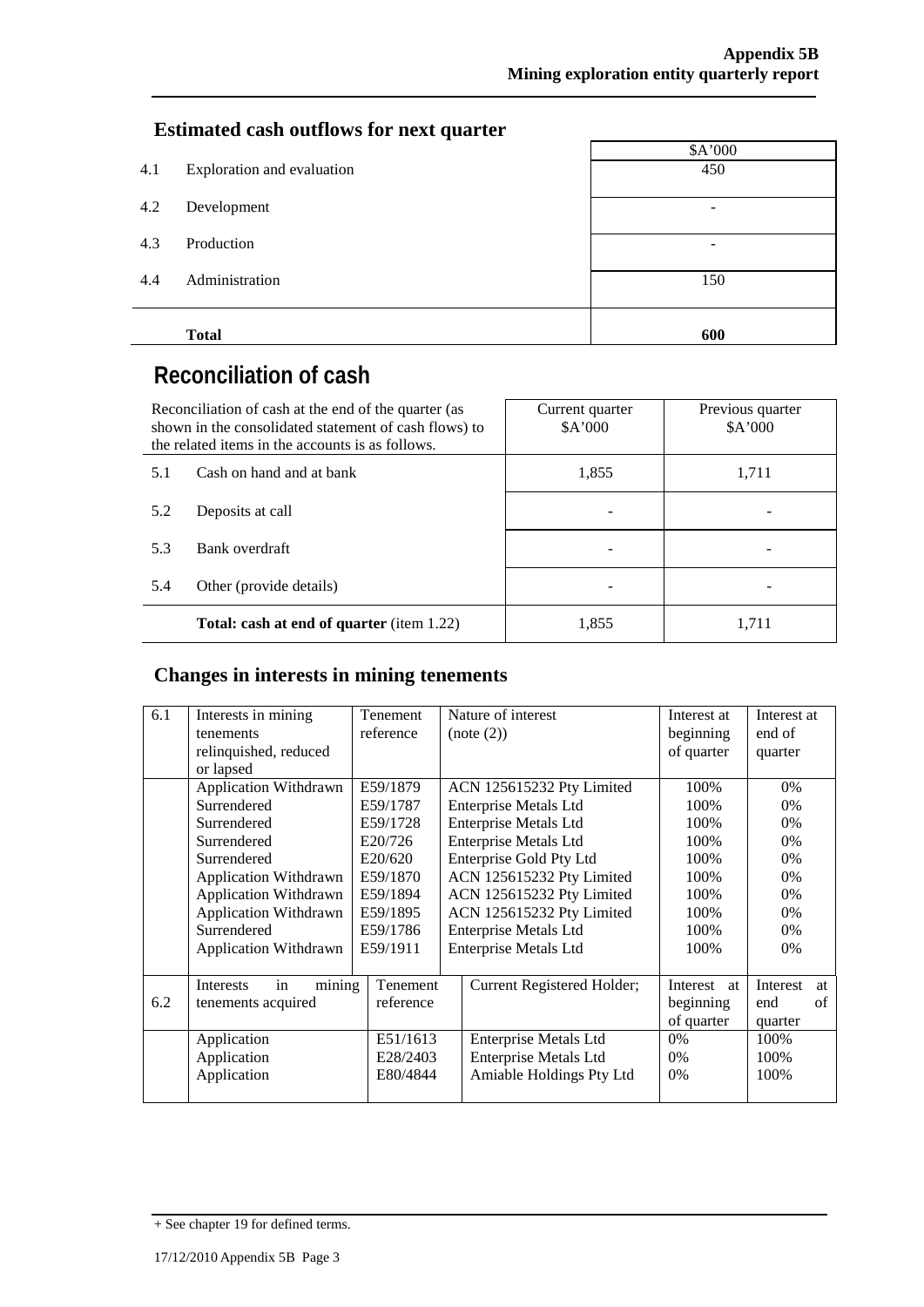#### **Issued and quoted securities at end of current quarter**

*Description includes rate of interest and any redemption or conversion rights together with prices and dates.*

|         |                                                | Total number | Number quoted | Issue price per<br>security (see note<br>$3)$ (cents) | Amount paid up per<br>security (see note 3)<br>(cents) |
|---------|------------------------------------------------|--------------|---------------|-------------------------------------------------------|--------------------------------------------------------|
| 7.1     | Preference                                     |              |               |                                                       |                                                        |
|         | *securities(descri                             |              |               |                                                       |                                                        |
|         | ption)                                         |              |               |                                                       |                                                        |
| 7.2     | Changes during                                 |              |               |                                                       |                                                        |
|         | quarter                                        |              |               |                                                       |                                                        |
|         | (a) Increases                                  |              |               |                                                       |                                                        |
|         | through issues                                 |              |               |                                                       |                                                        |
|         | (b) Decreases                                  |              |               |                                                       |                                                        |
|         | through returns of                             |              |               |                                                       |                                                        |
|         | capital, buy-                                  |              |               |                                                       |                                                        |
|         | backs,                                         |              |               |                                                       |                                                        |
|         | redemptions                                    |              |               |                                                       |                                                        |
| 7.3     | <sup>+</sup> Ordinary                          | 238,995,776  | 238,995,776   |                                                       |                                                        |
|         | securities                                     |              |               |                                                       |                                                        |
| 7.4     | Changes during                                 |              |               |                                                       |                                                        |
|         | quarter                                        |              |               |                                                       |                                                        |
|         | (a) Increases                                  | 25,775,000   | 25,775,000    |                                                       |                                                        |
|         | through issues<br>(b) Decreases                |              |               |                                                       |                                                        |
|         | through returns of                             |              |               |                                                       |                                                        |
|         | capital, buy-backs                             |              |               |                                                       |                                                        |
| $7.5\,$ | <sup>+</sup> Convertible                       |              |               |                                                       |                                                        |
|         | debt securities                                |              |               |                                                       |                                                        |
|         | (description)                                  |              |               |                                                       |                                                        |
| 7.6     | Changes during                                 |              |               |                                                       |                                                        |
|         | quarter                                        |              |               |                                                       |                                                        |
|         | (a) Increases                                  |              |               |                                                       |                                                        |
|         | through issues                                 |              |               |                                                       |                                                        |
|         | (b) Decreases                                  |              |               |                                                       |                                                        |
|         | through securities                             |              |               |                                                       |                                                        |
|         | matured,                                       |              |               |                                                       |                                                        |
|         | converted                                      |              |               |                                                       |                                                        |
| 7.7     | <b>Options</b> (descripti<br>on and conversion | 7,600,000    |               | Exercise price<br>14.9 cents                          | Expiry date<br>11 September 2015                       |
|         | factor)                                        | 36,000,000   |               | 22.2 cents                                            | 12 July 2014                                           |
|         |                                                |              |               |                                                       |                                                        |
| 7.8     | Issued during                                  |              |               |                                                       |                                                        |
|         | quarter                                        |              |               |                                                       |                                                        |
| 7.9     | <b>Exercised</b> during                        |              |               |                                                       |                                                        |
|         | quarter                                        |              |               |                                                       |                                                        |
| 7.10    | Expired/cancelled                              |              |               |                                                       |                                                        |
|         | during quarter                                 |              |               |                                                       |                                                        |
| 7.11    | <b>Debentures</b>                              |              |               |                                                       |                                                        |
|         | (totals only)                                  |              |               |                                                       |                                                        |
| 7.12    | <b>Unsecured notes</b>                         |              |               |                                                       |                                                        |
|         | (totals only)                                  |              |               |                                                       |                                                        |
|         |                                                |              |               |                                                       |                                                        |

<sup>+</sup> See chapter 19 for defined terms.